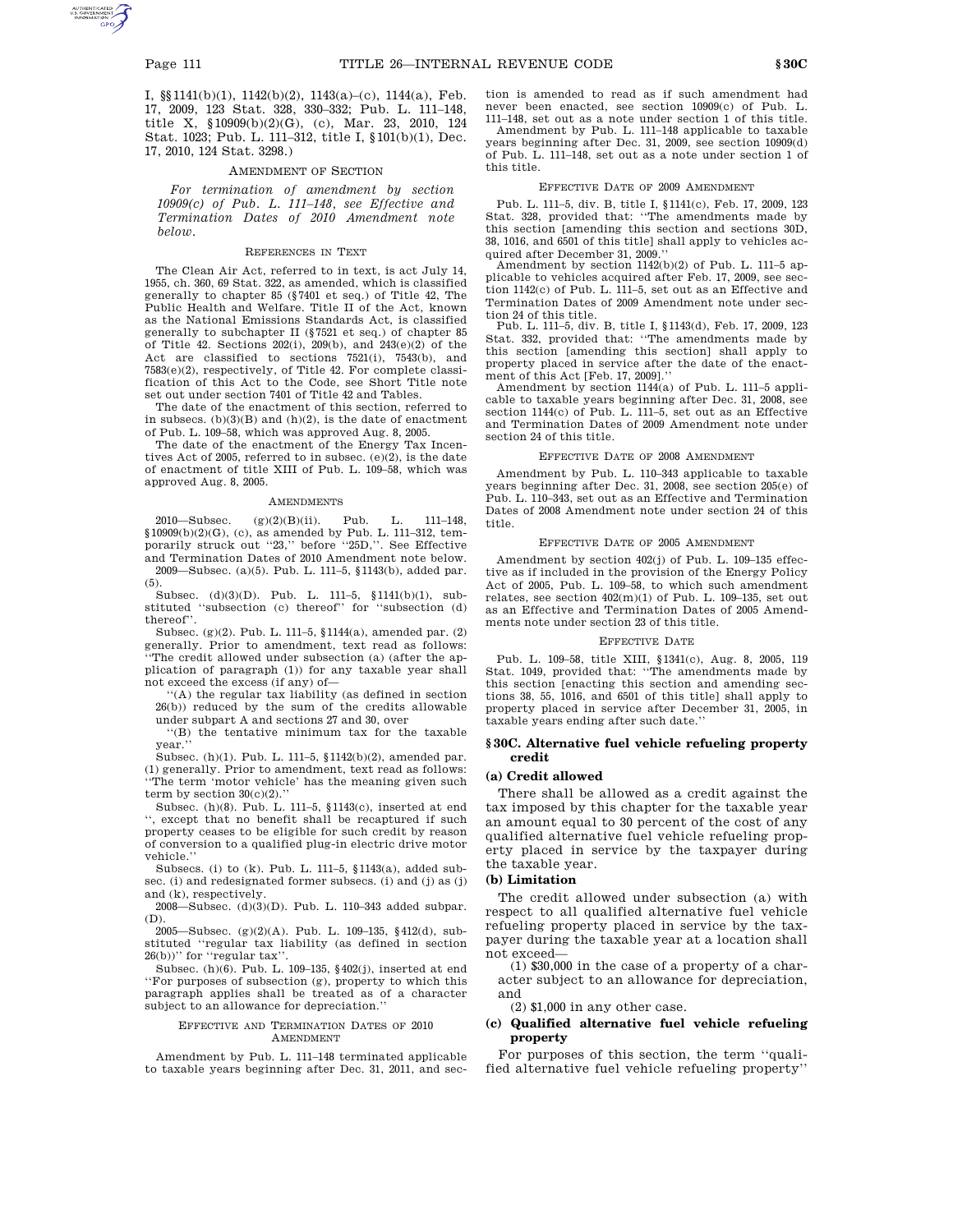has the same meaning as the term ''qualified clean-fuel vehicle refueling property'' would have under section 179A if—

(1) paragraph (1) of section 179A(d) did not apply to property installed on property which is used as the principal residence (within the meaning of section 121) of the taxpayer, and

(2) only the following were treated as cleanburning fuels for purposes of section 179A(d):

(A) Any fuel at least 85 percent of the volume of which consists of one or more of the following: ethanol, natural gas, compressed natural gas, liquified natural gas, liquefied petroleum gas, or hydrogen.

(B) Any mixture—

(i) which consists of two or more of the following: biodiesel (as defined in section  $40A(d)(1)$ , diesel fuel (as defined in section 4083(a)(3)), or kerosene, and

(ii) at least 20 percent of the volume of which consists of biodiesel (as so defined) determined without regard to any kerosene in such mixture.

(C) Electricity.

**(d) Application with other credits**

## **(1) Business credit treated as part of general business credit**

So much of the credit which would be allowed under subsection (a) for any taxable year (determined without regard to this subsection) that is attributable to property of a character subject to an allowance for depreciation shall be treated as a credit listed in section 38(b) for such taxable year (and not allowed under subsection (a)).

### **(2) Personal credit**

The credit allowed under subsection (a) (after the application of paragraph (1)) for any taxable year shall not exceed the excess (if any) of—

(A) the regular tax liability (as defined in section 26(b)) reduced by the sum of the credits allowable under subpart A and section 27, over

(B) the tentative minimum tax for the taxable year.

## **(e) Special rules**

For purposes of this section—

#### **(1) Basis reduction**

The basis of any property shall be reduced by the portion of the cost of such property taken into account under subsection (a).

### **(2) Property used by tax-exempt entity**

In the case of any qualified alternative fuel vehicle refueling property the use of which is described in paragraph (3) or (4) of section 50(b) and which is not subject to a lease, the person who sold such property to the person or entity using such property shall be treated as the taxpayer that placed such property in service, but only if such person clearly discloses to such person or entity in a document the amount of any credit allowable under subsection (a) with respect to such property (determined without regard to subsection (d)). For purposes of subsection (d), property to which this paragraph applies shall be treated as of a character subject to an allowance for depreciation.

### **(3) Property used outside United States not qualified**

No credit shall be allowable under subsection (a) with respect to any property referred to in section  $50(b)(1)$  or with respect to the portion of the cost of any property taken into account under section 179.

## **(4) Election not to take credit**

No credit shall be allowed under subsection (a) for any property if the taxpayer elects not to have this section apply to such property.

#### **(5) Recapture rules**

Rules similar to the rules of section 179A(e)(4) shall apply.

### **(6) Special rule for property placed in service during 2009 and 2010**

In the case of property placed in service in taxable years beginning after December 31, 2008, and before January 1, 2011—

(A) in the case of any such property which does not relate to hydrogen—

(i) subsection (a) shall be applied by substituting "50 percent" for "30 percent"

(ii) subsection  $(b)(1)$  shall be applied by substituting "\$50,000" for "\$30,000", and

(iii) subsection  $(b)(2)$  shall be applied by substituting ''\$2,000'' for ''\$1,000'', and

(B) in the case of any such property which relates to hydrogen, subsection (b)(1) shall be applied by substituting ''\$200,000'' for ''\$30,000''.

#### **(f) Regulations**

The Secretary shall prescribe such regulations as necessary to carry out the provisions of this section.

### **(g) Termination**

This section shall not apply to any property placed in service—

(1) in the case of property relating to hydrogen, after December 31, 2014, and

(2) in the case of any other property, after December 31, 2011..1

(Added Pub. L. 109–58, title XIII, §1342(a), Aug. 8, 2005, 119 Stat. 1049; amended Pub. L. 109–135, title IV, §§402(k), 412(d), Dec. 21, 2005, 119 Stat. 2615, 2636; Pub. L. 110–172, §6(b), Dec. 29, 2007, 121 Stat. 2479; Pub. L. 110–343, div. B, title II, §207(a), (b), Oct. 3, 2008, 122 Stat. 3839; Pub. L. 111–5, div. B, title I, §§1123(a), 1142(b)(3), 1144(b)(2), Feb. 17, 2009, 123 Stat. 325, 331, 332; Pub. L. 111–312, title VII, §711(a), Dec. 17, 2010, 124 Stat. 3315.)

#### AMENDMENTS

2010—Subsec. (g)(2). Pub. L. 111–312 substituted ''December 31, 2011.'' for ''December 31, 2010''.

2009—Subsec. (d)(2)(A). Pub. L. 111–5, §1144(b)(2), substituted ''section 27'' for ''sections 27 and 30B''.

Pub. L. 111–5, §1142(b)(3), struck out '', 30,'' before ''and 30B''.

Subsec. (e)(6). Pub. L. 111–5, §1123(a), added par. (6).

2008—Subsec. (c)(2)(C). Pub. L. 110–343, §207(b), added subpar. (C).

Subsec. (g)(2). Pub. L. 110–343, §207(a), substituted ''December 31, 2010'' for ''December 31, 2009''.

<sup>1</sup>So in original.